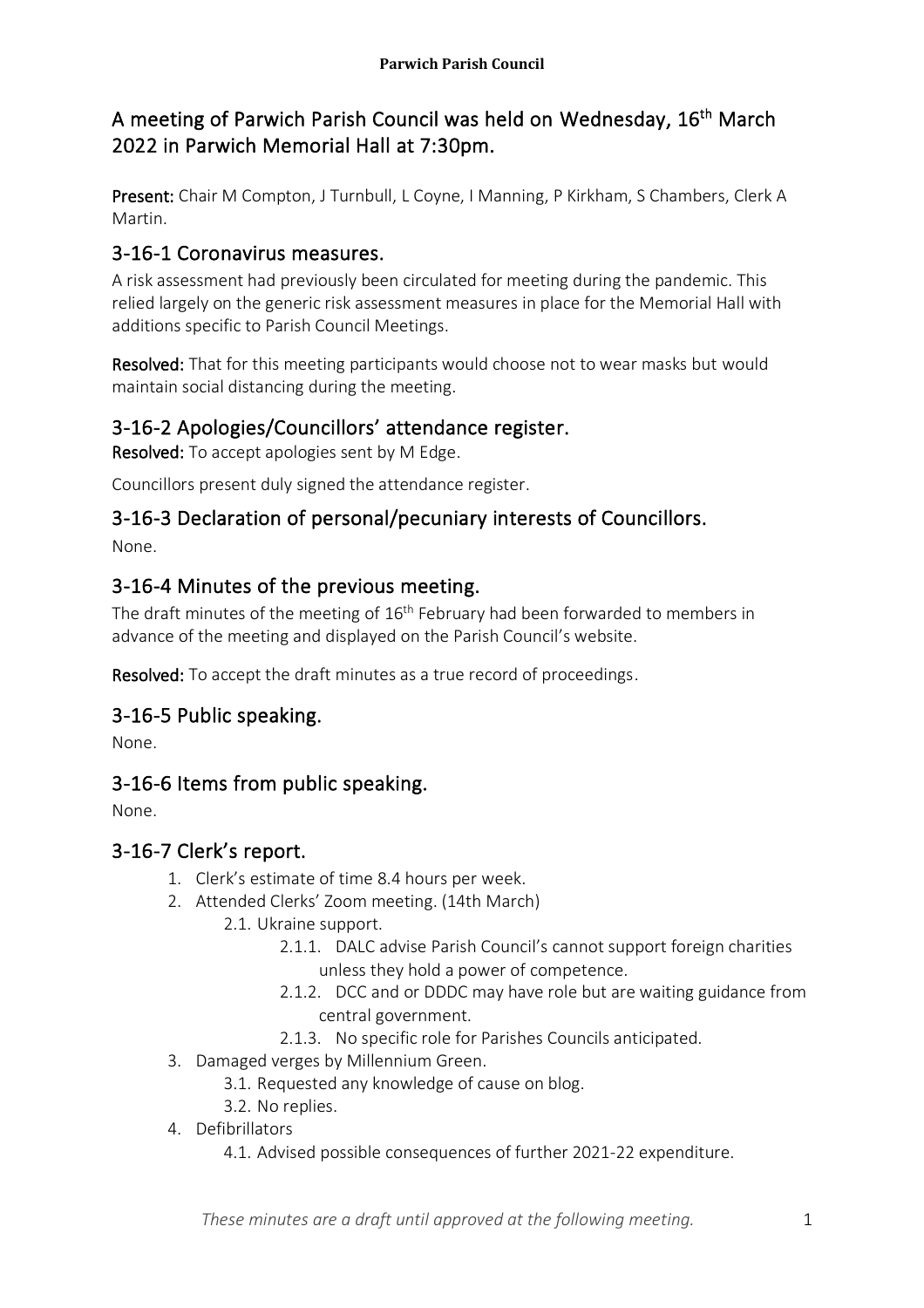#### **Parwich Parish Council**

- 4.2. There is a risk of exceeding £25k annual spend and incurring external assessment charges.
- 4.3. Request to purchase withdrawn until next financial year.
- 5. GDPR
	- 5.1. Data breach log created.
	- 5.2. Entered one incident of unauthorised access to councillor's e-mail.
	- 5.3. Not reported to ICO based on self-assessment.
	- 5.4. Remedial measures confirmed.
- 6. Housing Needs Survey.
	- 6.1. Survey started. Ends 22nd March
	- 6.2. Postcards distributed.
	- 6.3. Posters put up.
	- 6.4. Blog post Q & A and reminder published.
	- 6.5. Waiting requested advice on social housing currently in residential sector.
	- 6.6. Advised 31 responses received so far.
- 7. Fallen tree on Nethergreen.
	- 7.1. Dead, young tree, fell in high wind and uprooted support stake.
	- 7.2. Removed by resident.
	- 7.3. Possible location for Platinum Jubilee tree if requested.
- 8. Caravans. Confirmed earlier start date and higher fee for 2023 to Notts DA.
- 9. Trees by B056.
	- 9.1. Photographed and reported to Highways Authority.
	- 9.2. Several leaning across road and two on to (fibre optic?) cable.
	- 9.3. Formal complaint also made by resident to Derbyshire County Council.
	- 9.4. Resident reports DCC advise that landowner will have to deal with four trees.
- 10. Platinum Jubilee. Confirmed to Memorial Hall Committee that insurance may be required for event on Parsons's Croft depending on what is planned.
- 11. Vegetation in ponds.
	- 11.1. Reviewed by Environment Agency.
	- 11.2. Samples removed for analysis.
	- 11.3. Waiting feedback.
	- 11.4. Herbicide treatment may be appropriate if invasive.
	- 11.5. Heavy rainfall has cleared more of the vegetation. Caused concern but no actual problems reported this time.
	- 11.6. Clearance still being progressed regularly.
- 12. Hard copy of minutes at the Sycamore has been reinstated and brought up to date following the lifting of Covid19 restrictions.
- 13. Researching VAT on upgraded Hall lighting at request of Memorial Hall Committee.
	- 13.1. Can PC purchase this and reclaim VAT as it is a capital addition to the Council's property?
	- 13.2. Nett cost would be donated.
	- 13.3. Interim advice via DALC. Probably not.
	- 13.4. Deed of Trust provided for further review.
- 14. Memorial Hall Insurance
	- 14.1. Requested advice from DALC regarding application of charity law described in a recent Legal Topic Note they have published.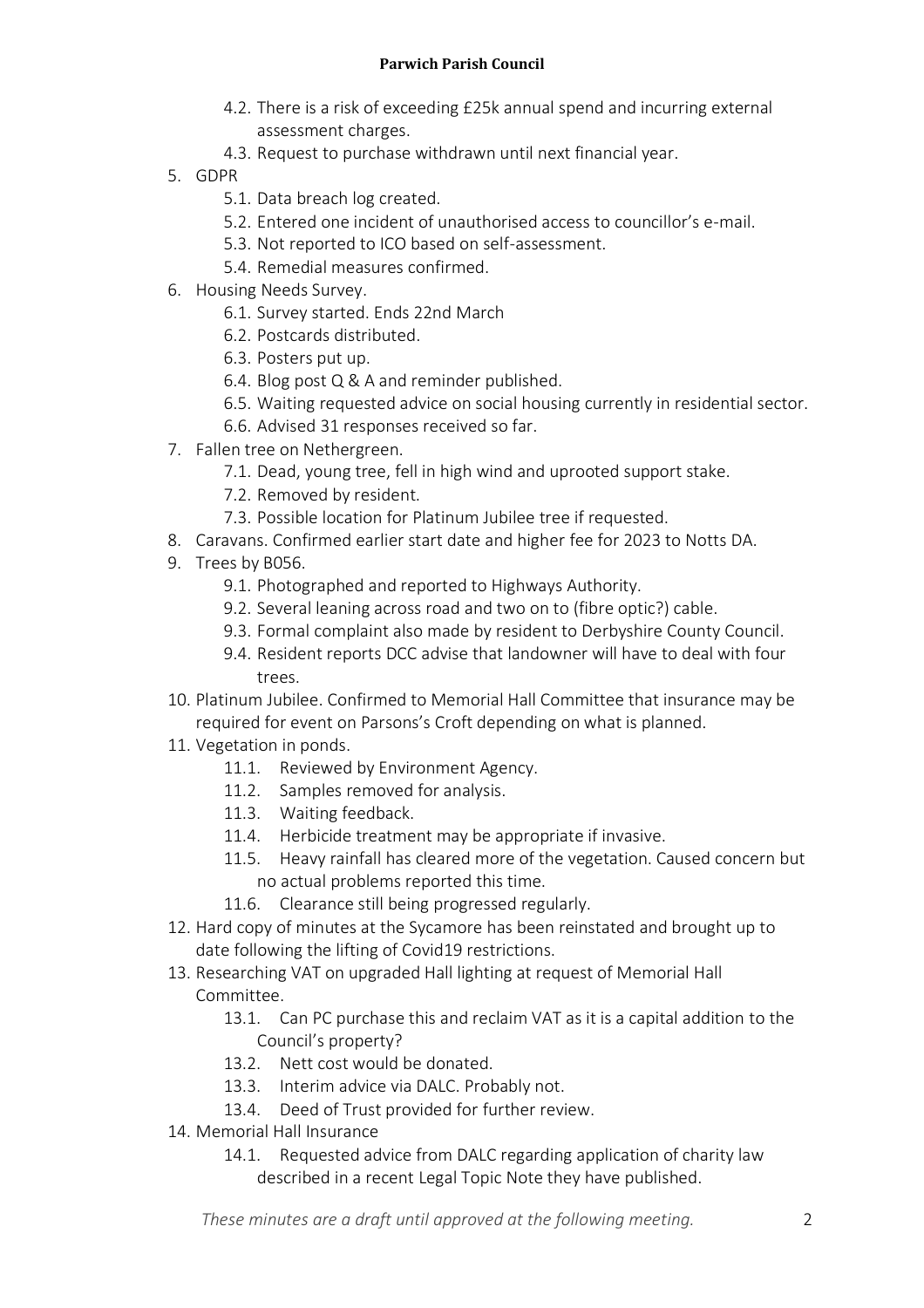- 14.2. This may affect the upcoming Annual Return and insurance renewal.
- 15. Dog fouling on Parson's Croft. School will advise if noted.

Waiting response or action

- 16. Kiln Lane corner. No further report of stuck vehicles.
- 17. Repair to stone kerb between brook and path by Japonica in hand. Not known to have been done. Not invoiced.
- 18. Request for Playground signs (Highways).
- 19. Request to DDDC regarding reporting of Dog Fouling and visits by dog warden.
- 20. Regrowth of ivy on Nethergreen walls to be treated in the summer.

#### 3-16-8 Items of account.

On-line payments approved by Clerk since last meeting

| Payee       | Item | Amount |
|-------------|------|--------|
| <b>NONE</b> |      |        |

On-line payments due.

| Payee                                | Item                                                            | Amount  |
|--------------------------------------|-----------------------------------------------------------------|---------|
| Derbyshire Dales<br>District Council | Garden Waste Collection. (Discounted)                           | £35.00  |
| DALC.                                | Subscription. (Without enhanced training<br>fee; 2021 £ 174.14) | £175.87 |
| Clerk                                | Q4 salary and back pay.                                         | £698.94 |
| <b>HMRC</b>                          | <b>PAYF</b>                                                     | £174.80 |
| Parwich Memorial Hall                | February hire. (Waiting invoice)                                | £20.00  |

Resolved: These invoices are approved for payment.

Balance at 11 Mar 22. £18,078.39.

#### 3-16-9 Planning applications.

**NFW** 

- 1. Parwich Lees.
	- 1.1. Revised application for Orangery.
	- 1.2. The earlier application had been supported.
	- 1.3. Discussed at some length reflecting a general view that the previous design was more in keeping with the property.

Resolved: By a vote of four to two that the Clerk should respond confirming that the Council supports the revised application.

*These minutes are a draft until approved at the following meeting.* 3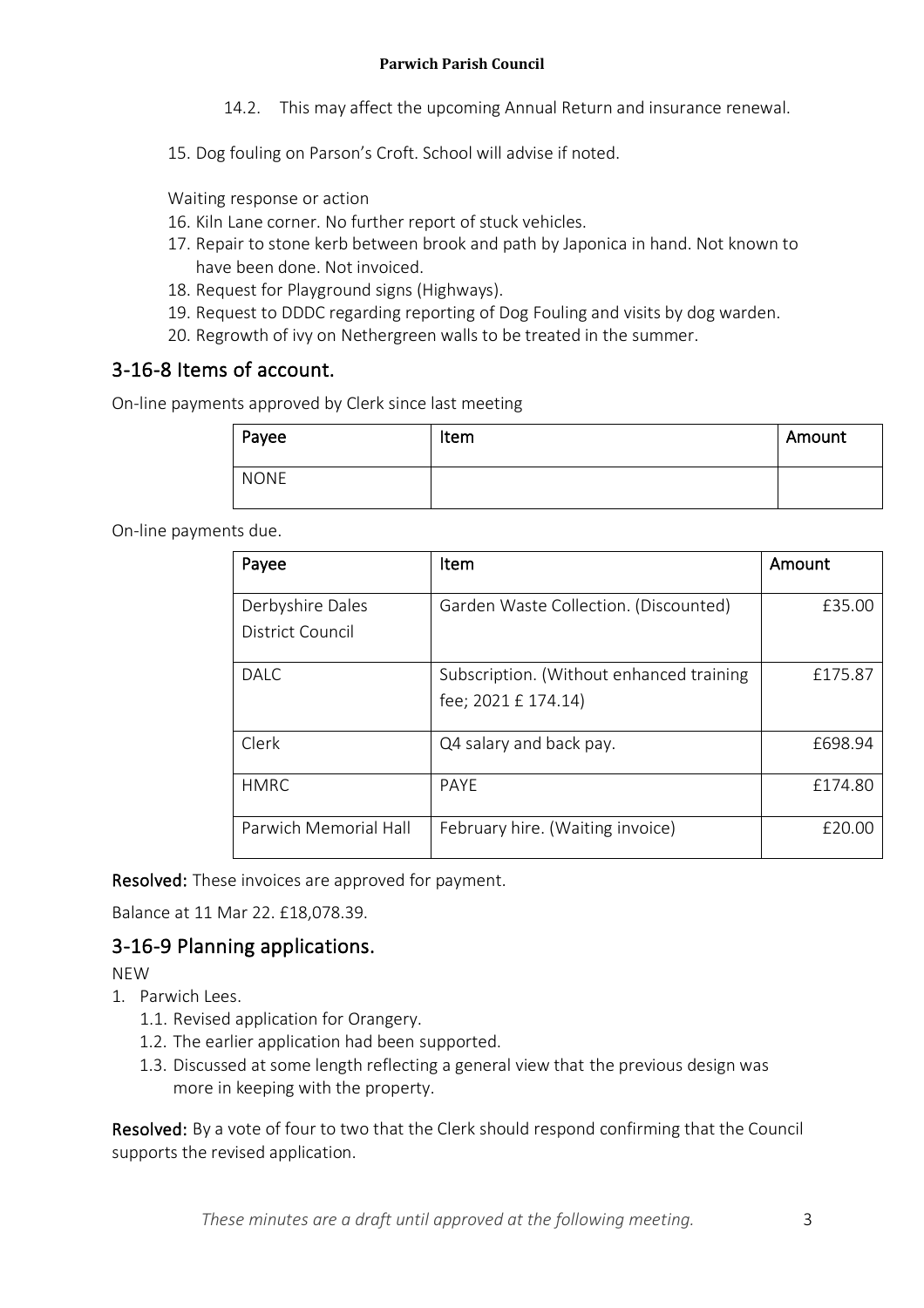PREVIOUS (no change to any of these) UPDATED

- 2. Creamery listed building consent.
	- 2.1. Requested variation to interior renovations as some features now not thought to have historic value.
	- 2.2. Replied, No objections and no comment.

NO CHANGE

- 3. East of Pitts Lane.
	- 3.1. General Development Order notification. (No consultation).
	- 3.2. Agricultural building.
- 4. Orchard Farm.
	- 4.1. Variation of conditions opposed by Parish Council.
	- 4.2. No decision despite date passing.
- 5. The Orchards
	- 5.1. Supported Dwelling extension.
	- 5.2. No decision despite date passing.
- 6. The Old Smithy
	- 6.1. Supported dwelling extension.
	- 6.2. No decision despite date passing.
- 7. Court House. Creamery Lane.
	- 7.1. Supported single storey side extension.
	- 7.2. No decision despite date passing.

## 3-16-10 Pump Hill Garden.

Derbyshire Wildlife Trust visited on 17<sup>th</sup> of February to advise on management of woodland. A response with suggestions had been promised shortly.

Suggestions for use of donated funds to be considered after this advice is received.

No further meeting of interested parties in the village has been called yet.

## 3-16-11 Playground inspection.

Items to be addressed by volunteers to be discussed at a site visit by M Compton and P Kirkham planned for the coming weekend.

It has been suggested that a metal bar could be attached to reduce the gap between the bridge and the decking platform to reduce the risk of fingers being trapped.

#### 3-16-12 Risk management review.

An updated generic risk management review for the Council has been circulated in advance of the meeting. Various items were discussed.

Resolved: Clerk to address the following.

- 1. Confirm third party insurance for hedge cutting.
- 2. Write to the School confirming their responsibilities when using Parsons Croft.
- 3. Write to the Bowls Club confirming their responsibilities when using the bowling green and associated premises.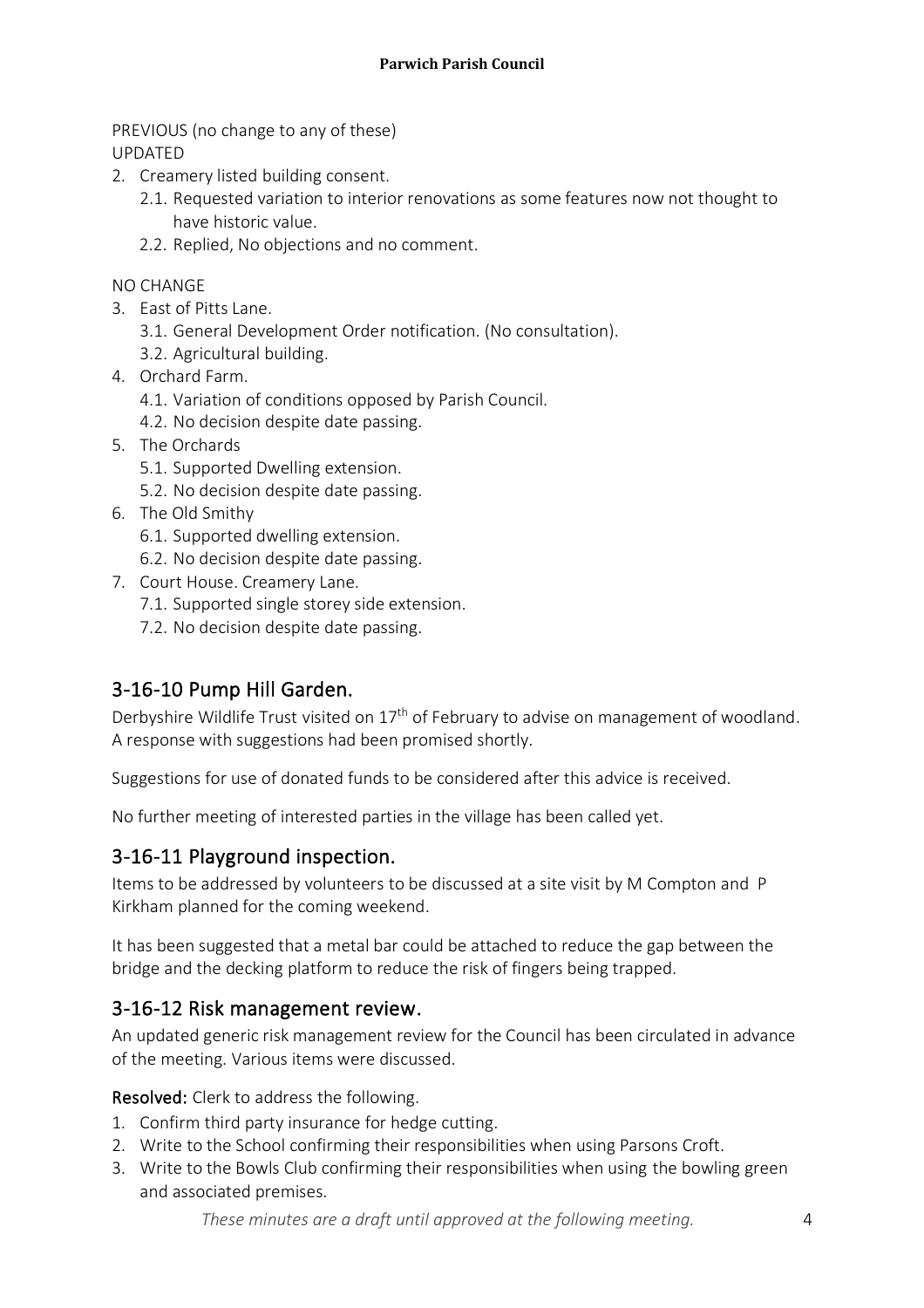## 3-16-13 Millennium Green maintenance.

Clearance work to be undertaken to be discussed with local contractor this coming weekend. (M Compton).

A photograph showing the misshapen appearance of the oak planted at the millennium had been circulated for discussion.

Resolved: The Clerk to seek advice on improving its appearance from local contractors.

## 3-16-14 State of the pavement at Croft Avenue.

Highways Authority previous response of "not actionable" has been challenged. It is now reported as "under investigation".

Progress is being monitored. (I Manning).

## 3-16-15 Lobbying.

NALC templates to for requesting meetings with MPs on lobbying day had been circulated in advance of the meeting.

After some discussion it was decided that the Council did not wish to lobby their local MP on any particular issue.

## 3-16-16 Holiday homes.

A resident of Bonsall had requested information about this homes in Parwich.

An informal survey to estimate the number of holiday-let, second home and unoccupied property in the village has been carried out by a councillor. These were reported as approximately

- 1. 28 holiday lets.
- 2. 5 second homes.
- 3. 9 unoccupied properties.

Resolved: The Clerk will forward this information to the individual who requested it.

## 3-16-17 Flood defence supplies.

There are approximately ten sandbags and sand to fill them remaining in the bin by the entrance to the Sycamore car park.

Resolved: Clerk to request more sandbags from Derbyshire County Council and purchase sand for filling them.

## 3-16-18 Rented land.

The decision to place on hold the possibility of arranging a Farm Business Tenancy for Parwich Moor North was discussed.

Resolved: Clerk to instruct the Council's Solicitors to serve notice of their wish to establish a Farm Business Tenancy for this land.

## 3-16-19 Correspondence and communication.

*These minutes are a draft until approved at the following meeting.* 5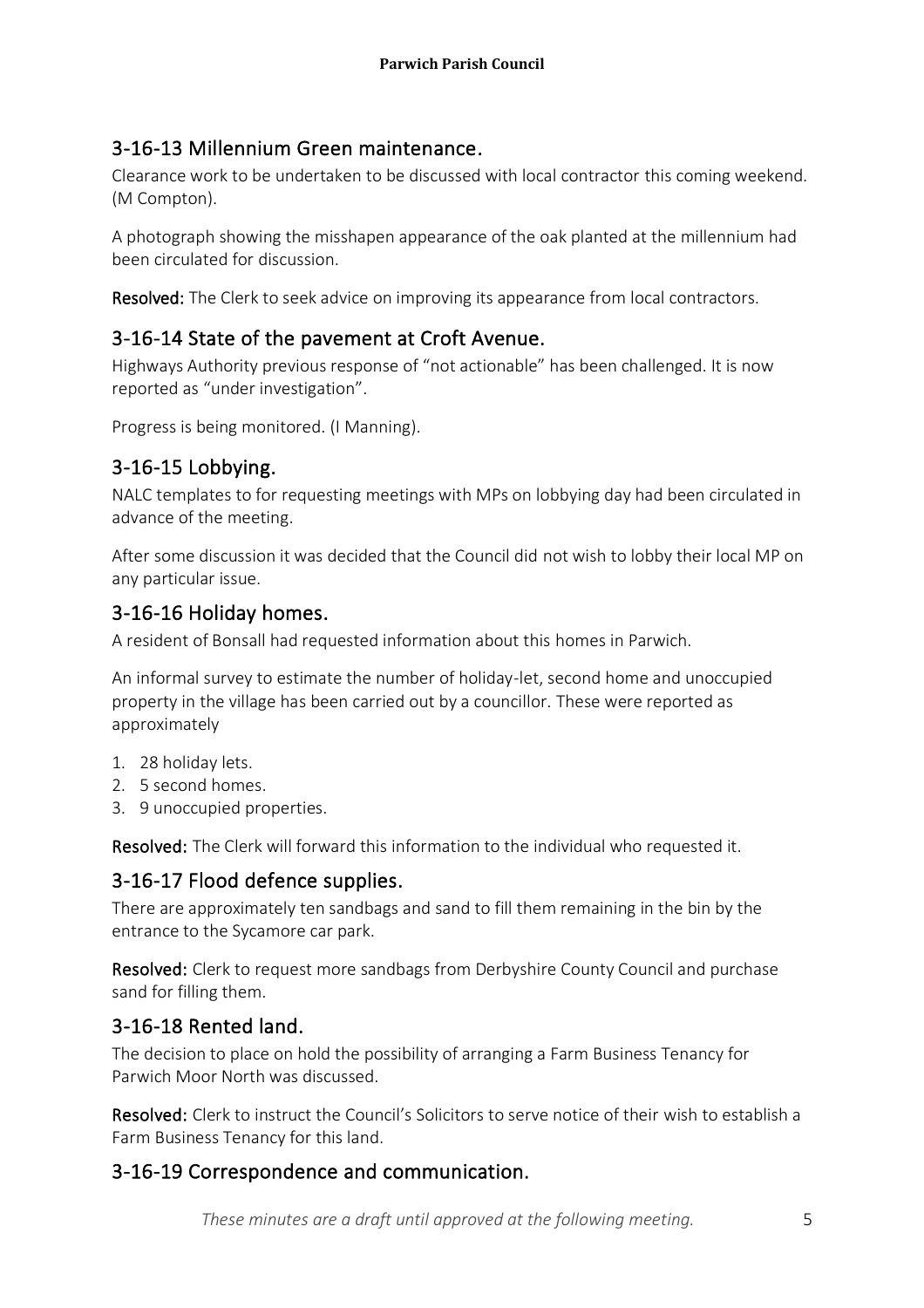#### Items not covered elsewhere

#### REQUESTS

(Items where the Council has been given the opportunity to respond, but as no Councillor has expressed interest in doing so they have not been placed on the agenda).

- 1. New Anne Robson Trust Pre-bereavement Helpline. Publicity request.
- 2. Derbyshire Police and Crime Commissioner. Policing priorities survey.
- 3. Peak District Rural Housing Association. Offer of meeting.
- 4. DDDC. Council Queen's Jubilee Fund.

#### **OTHER**

- 5. DDDC. Floods Update.
- 6. DDDC. Residents parking permits.
- 7. DDDC. Homes for Ukraine.
- 8. DDDC. Council Tax energy rebate.
- 9. DDDC. BINS Change of collection day.
- 10. DDDC. BINS Update.
- 11. DCC. Health and wellbeing roundup.
- 12. DCC. Community news. X 2
- 13. DALC. Newsletter. X 2
- 14. DALC. Spring Seminar. Speakers.
- 15. PDNPA. Peak District's Ambassador Schools programme.
- 16. PDNPA. Agreement with constabulary to address rural issues.
- 17. PDNPA. Parishes Bulletin survey.
- 18. Rural Services Network. Bulletins x 5 + funding digest.
- 19. Rural Action Derbyshire. Newsletter.
- 20. Rural Action Derbyshire. Village halls. Post Covid.
- 21. Great British Spring Clean.
- 22. Farming Life Centre. What's on.
- 23. Farming Life Centre. Winter Newsletter.
- 24. Gallagher Insurance. Buildings Insurance Webinar.
- 25. Gallagher Insurance. Event organisation.
- 26. Speed signage.

#### 3-16-20 Items for the next agenda.

(not noted elsewhere).

- 1. Condition of mower shed and toilets.
- 2. Condition of signpost on the green.
- 3. End of year bank reconciliation.

#### 3-16-21 Date of next meeting.

The next meeting will be held on Thursday 21st April at 7:30 pm in the Memorial Hall.

The meeting was closed at 9:20 pm.